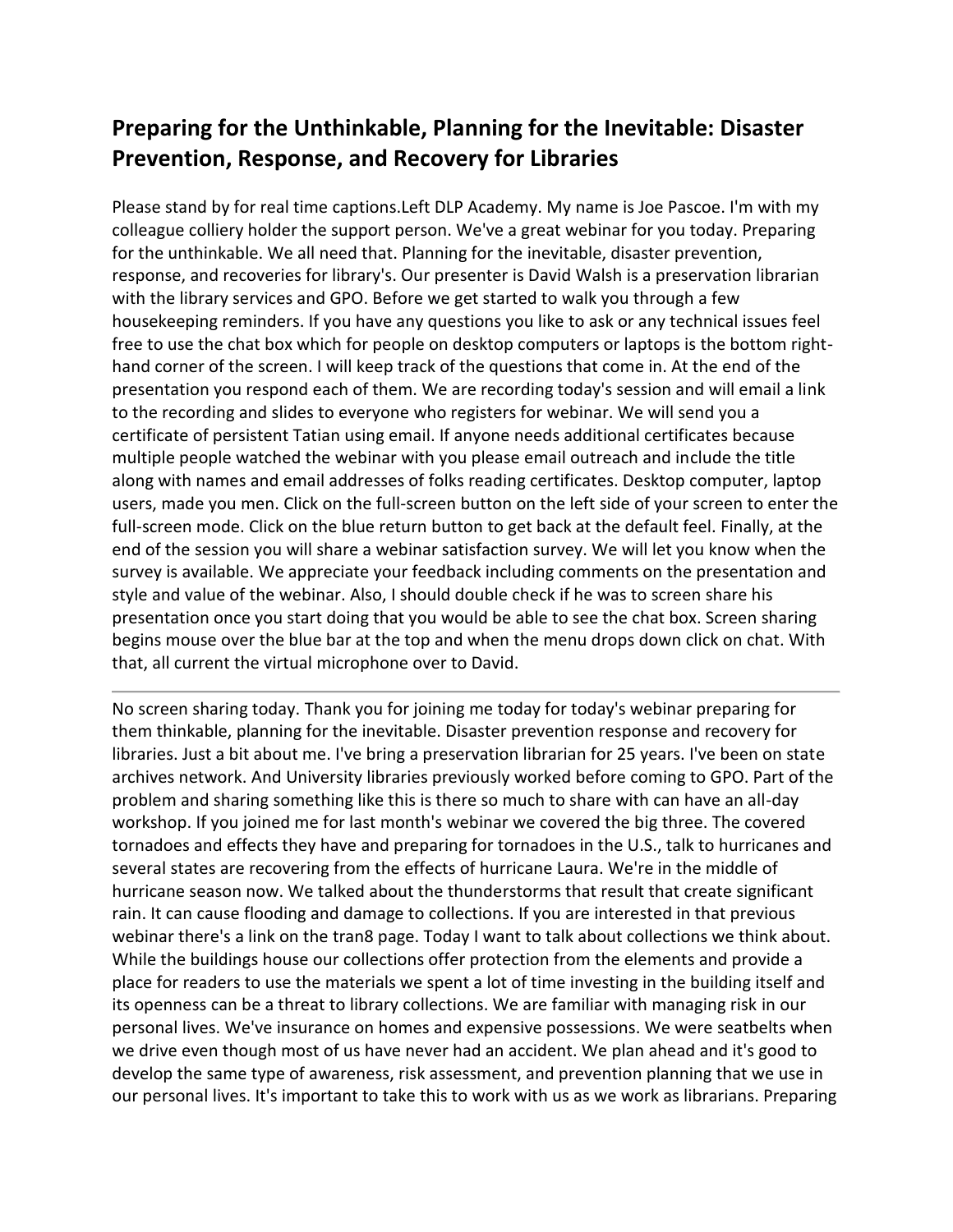for the unthinkable means recognizing risks do exist. During sometime in your library career a disaster will happen or may have already happens. Having a well developed response plan means developing and organizational culture where risks are assessed and response is wellplanned and even rehearsed with your staff. This will include a recovery effort. And which return material to the shelf. A bit about what these disasters are. The most common disaster in all libraries is a flood. Not from rain, not from overflowing streams, but from the building systems and water. The average library has miles of pipes. This list is a list of common commercial buildings. Along with miles of pipes are fittings and systems where water can escape. While you can't see inside the walls for these pipes are hidden there are places where we walk by every single day where pipes are expose. The photo shows a supply pipe for the sprinkler system which is tucked of the way in stairwell. It supports is the system and reduces risk of fire the system itself presents a risk. A pie plate this should be on a list of risks to see if there any changes in physical state that might indicate something going wrong with it. It's part of the risks to monitor.

Pipes hidden in drop ceilings can reveal the presence and telltale ways. We've all seen this. The supply pipe for the sprinkler head you can see in the tile ceiling is leaking inside the ceiling. While, I might be a slow leak now and discoloring the tile it's likely, if not dealt with, going to turn into something major. Things not dealt with when their small become expensive to deal with. Sprinkler systems. Most buildings have them. If your building is old you may be under a different code in which are not required to update. If the building is renovated state laws require you to update. Especially for buildings where there's a good mix of public. How these work, the type that shown there the road bulb in this case is activated by heat. If the ceiling temperature reaches over a certain level they are color-coded. The bulb boils and bursts the glass and the sprinkler is activated which is the picture on the right. Unfortunately, these bulbs are fragile. When a sprinkler is activated 35 gallons of water per minute going to come out. The cutoff valve is nowhere near the activation point. You may have a different type of sprinkler where the system is held together by a metal tab. That melts at a certain temperature. Those are stronger and less easily damaged. They can be damaged if they are hit hard enough and you'd be surprised how we times workers coming in the building with ladders and scaffolding managed to whack sprinkler head. In the library I worked a crew late at night replacing light bulbs swing a ladder and it took an hour to turn it off. 35 gallons per minute. Fire is a significant risk to collections but it's less common. The frequent cause of fires is something entirely preventable. The use of space heaters were it's cold in the winter and people want one around her desk or their work area and the over use of extension cords. A library should have a policy that prevents the use of these or inspects how extension cords are being used. In older buildings it's very common to need extension cords because they didn't need as much electricity if you're using extension cords regularly in place of conventional wiring you should get the funds to do a work order and have more outlets installed in turn that extension into permanent wiring. Space heaters can overload electrical circuits in be a source of fire. It's safer to get the physical plan to work with you to figure out why it's cold in the building and rebalance it. While fewer people smoke these days developing rigorously enforced policies a significant way to minimize fire. Unfortunately, in the U.S. arson is a frequent cause of library fires. The best way to minimize the risk of arson is to try to eliminate pockets and stack areas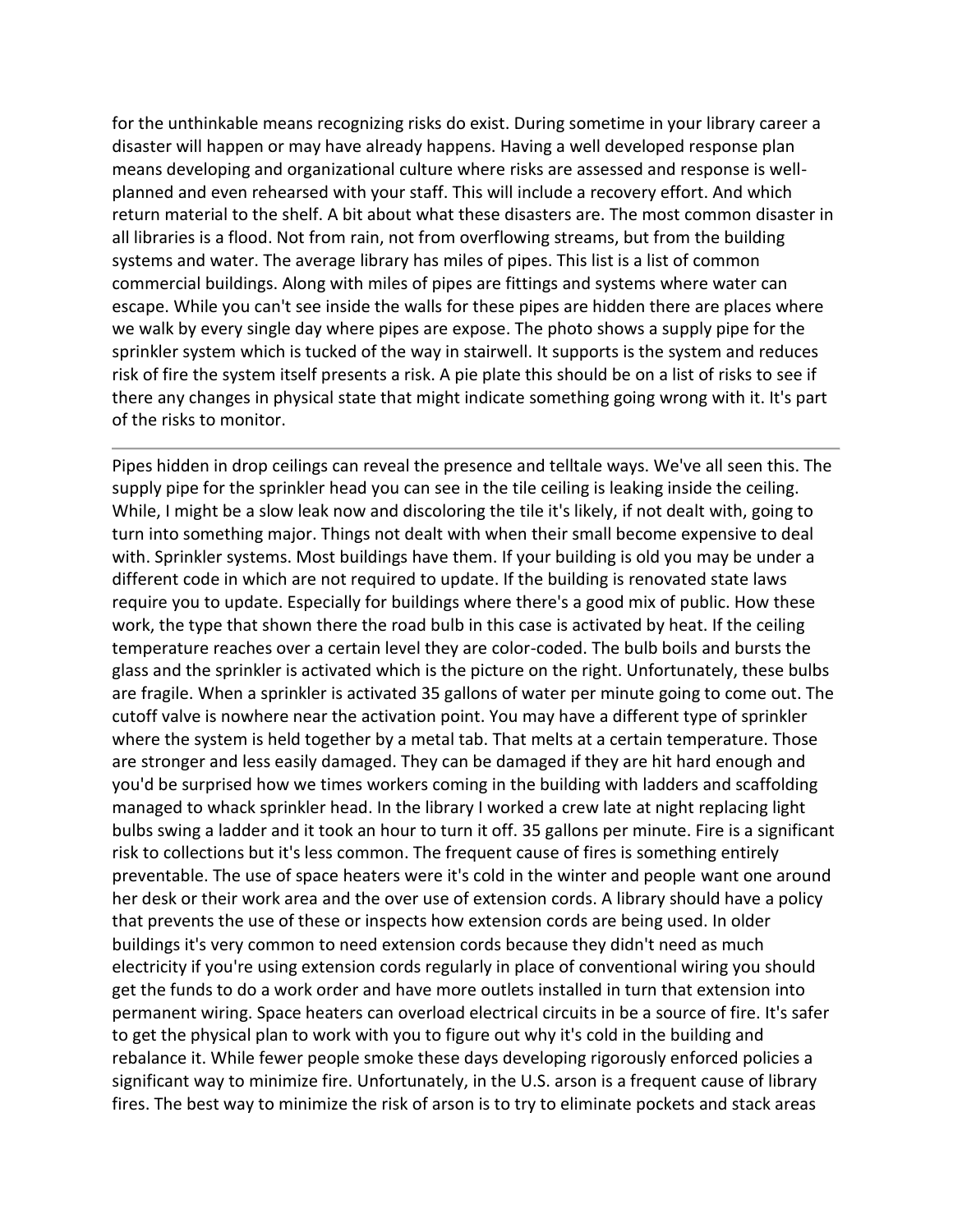where arsonists feel they are out of sight, they can assemble materials are going to use and that's how they operate. Be improving sightlines is trying to minimize where there in a corner somewhere. They tried to keep people out in the open. At the floor where collections are they try to minimize those places in hidden corners. It's an arson fire. It occurred in 2003. If a fire occurs in your building the fire marshal will inspect the site and tried to determine the cause and fire. In the photo arson investigators are extracted extracting a sample of would from a hotspot. In area that burned more than the area around it. There's not wiring or any kind of system that shorted out. What they're doing is taking up samples of the flooring and ceiling in that pan. It will be heated and air will be extracted and analyzed to determine if an accelerant like gasoline or flammable liquid was used. The important issue for you is that if arson is suspected, the library becomes a crime scene. You will not be allowed into the building. The building will be sealed off to allow investigators to have free access to it. Your collections are smoked damaged. Investigation is proceeding and mold can grow. There are cases where having a plan in place, having maps to special collection items or certain items you need to rescue because of their age importance there are instances where people can be allowed to go into that particular area and rescue those materials. Will talk about working with first responders and mapping things. The other main causes improving things in the building itself. Renovation, the swelling going on, heavy equipment in library, heat being applied to roof and roof sealants are a major cause of fires. The library I worked at for 12 years had two small fires during a renovation project due to welding or the failure of newly installed mechanical system. The library in Kansas had a major fire in 2018. It was caused by the use of propane heated tar on the library roof. Damper soaks materials that have been in the fire or a flood or flooded self due to sprinklers or other currents were water so collections or the failure in the summer or after hurricane were power has been off can cause a disaster such as a mold bloom. Sometimes due to cutbacks which a lot of libraries are facing because of COVID-19 there's a temptation to save on heating, ventilation, and air-conditioning setpoints. Unfortunately, trying to save money by allowing the humidity to increase can result in a mold bloom which is far costlier to clean the books and restore the collection to use. This is the result of what can happen after a fire if you are not allowed to go back in the building. Unfortunately, first responders are critical action is to protect people. They are not there to protect collections. Not there to protect the building with its historic and they recognize that. There sometimes this tension about going back into the building with safe and determine what you're gonna do and any first responders have to protect people keep them away from harmful things which is a building compromised by a fire or flood. In all this, planning is not an option. One of the first things I typically recommend is you feel like you have an institutional need. You may have had a small disaster in your library. The experience didn't go well and he would like to improve. What I suggest is forming a disaster response planning task force. These are people enthusiastic, interested, and willing to volunteer their time under a ministry of support to sitting down and going through the building and looking at the risks that are featured. You want to develop a checklist of things to monitor. If there ceiling tiles that have staining lies it doing that? If there's pipes exposed or known problems with the building to the point of sealants around windows things like this where you know there are problems and issues want to develop a checklist. That becomes the basis of a risk assessment in terms of physical things. You want to monitor those systems. As you develop this plan a big part is communicating what you're about what you're trying to do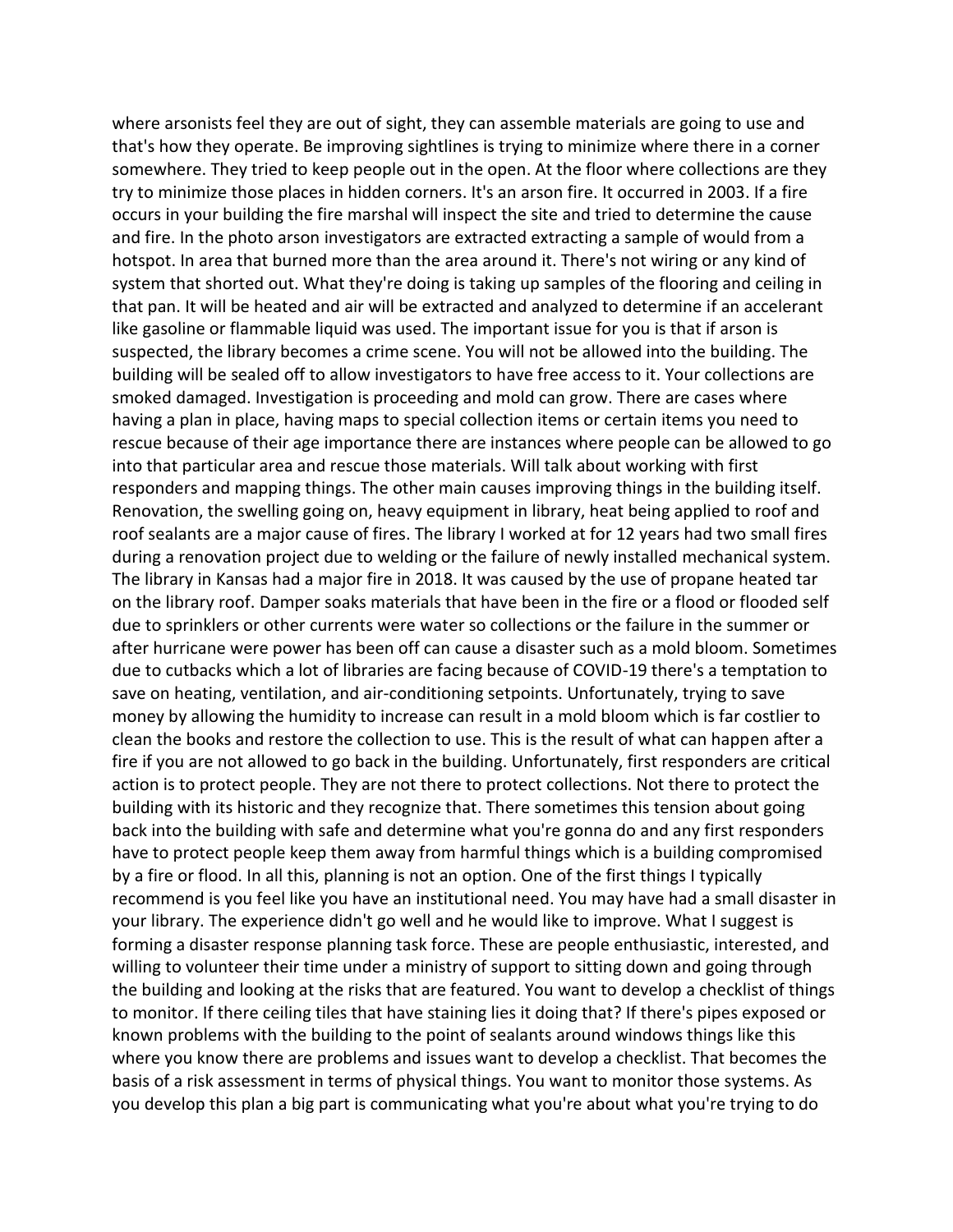with your library administration in your building maintenance and security staff. Will talk more about what's involved in the plan in a bit. One of the risks is risks to the collection itself. If you lost your collection how would you prove you owned it? Where is your documentation of holdings? To have catalog records? In inventory of collection? Do you have older collection materials that are holder harder to replace? Special collection materials? Some artifactual value. The location of the building can be of concern if you have valuable materials in a spot where an HVAC chiller may leak or a furnace room. Some other section where mechanical systems might fail. A word about floor storage. Every single library I worked for a muscle libraries I've been and has a rumor there collections that are not on shelves that are in removed storage that are in boxes marked and frequently there sitting on the floor. This is a bad thing because cardboard will wick up twice its weight in water. If there's a minimal leak boxes sitting on the floor will quickly become a problem because the cardboard were soak up the water. Pouts are everywhere. You can get them from lumber yards, dumpsters on campus. Things have been delivered. The photo on the right shows a neatly organized pallet. Boxes on the top, the pallet gives you four or five inches of space where you can have a sprinkler activation in the room and the top of this group of boxes is protected by plastic sheeting. If you look at these situations if there was a sprinkler activation the boxes would not fare well at all. Is have a major effort to try it out. Per the planning you do is to go through and ask yourself questions. Just for the reference picture if you walked into your building one morning and saw this who do you call? Do you know your facility staff. If a sprinkler is activated how do you get it turned off? Who has the keys to thanks? If water is flowing out from a door who has the keys? People go on vacation. People call in sick. If that person isn't there who has the keys? If you need supplies how do you get them? If you have a lot of collections in remote areas and they've pipe sprinkler heads do you have any remote loggers that could warn you if there's a leak in their? While were talking about disasters with paper-based collections the information technology we use is a risk. You want to make sure these essential business systems are backed up. Where the backups are off-site. Who would restore the systems for you. In some cases with public libraries where they lie on the Wi-Fi or your own Internet access get them up and running is a public service. You're developing a risk checklist. Are there known building issues? They tend to be areas with less air circulation, higher immunity, in many cases lights on timers or motion sensors. More an issue of mold. How often does someone go out to inspect them? Any storage areas where materials are directly on the floor? That's a problem. Any Windows that could break in the storm. Are your collection items inventoried? Can you prove it? Are your IT systems backed up. Do you consistently monitor holding and collection areas? Part of planning is to form the task force. Do the checklist for cataloging and inventory collection. Do you know how your insurance works? What sort of documentation is required? A lot of organizations are self-insured. If a policy that sits on top of that. [Indiscernible -- audio cutting out] that policy kicks in. You should create maps of different areas on the floor you're concerned about where there are special collection materials as well as water cutoff valves. We will talk about this more for certain amount of supplies. Small disaster is desirable. You want to inventory those and keep them in a dedicated space.you plan communication is essential. You communicate what you're trying to do with management. Train your staff. Work with collection building maintenance, your building security and in many cases local fire departments will do walk-throughs or come to the building to see how long it takes to get there make sure they know the route and you can arrange to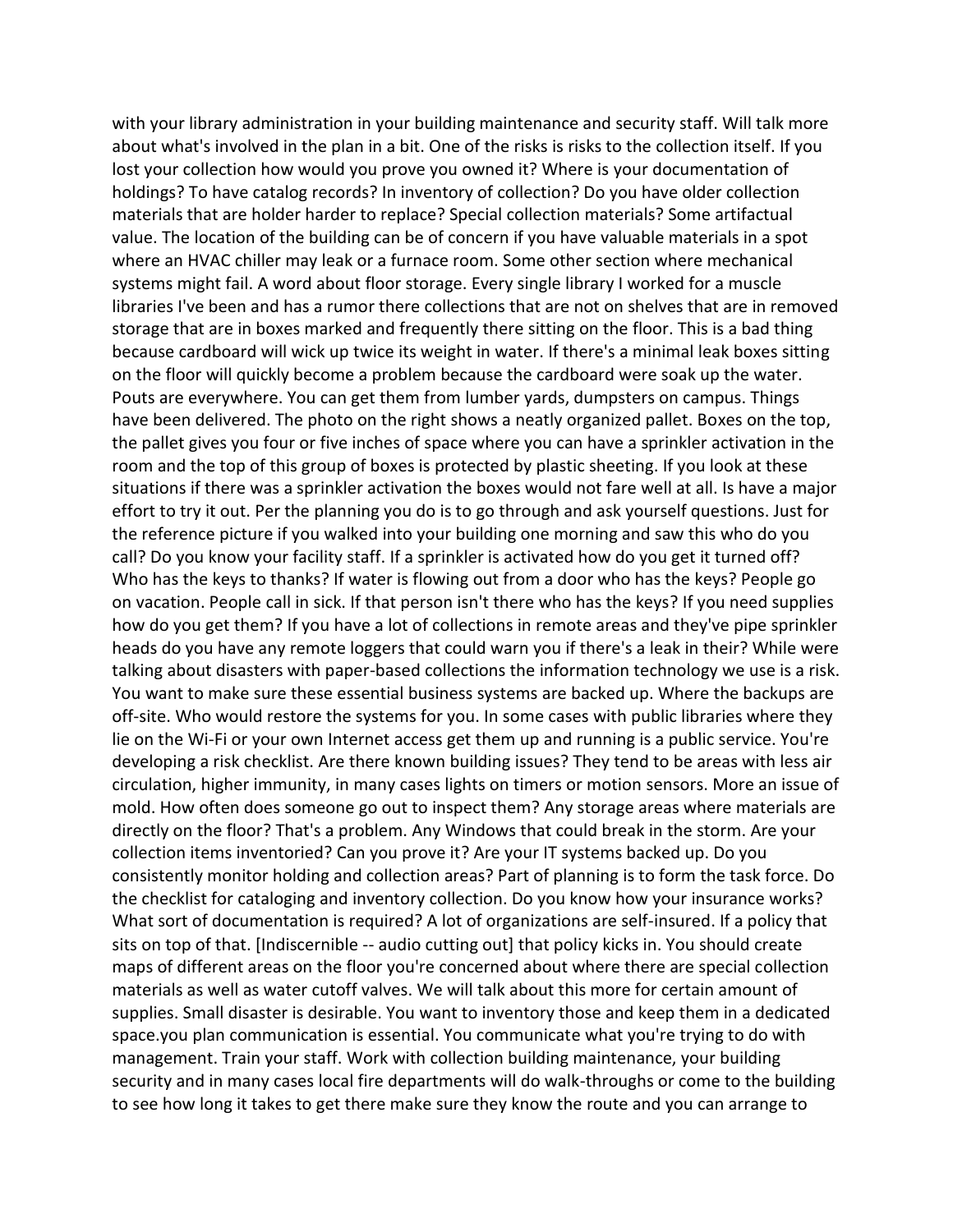have a conversation with them about the building in terms of special collections. Get into the building to rescue certain special collection items. One item that's typically forgotten in a disaster, the press will show up if the library is burning, there's a flood, or some kind of situation where the building is compromised and people to evacuate the building. You need an appropriate response plan for talking to the press. Decide to the spokesperson is. Encourage your staff to not talk to any reporter that walks up. You can develop templates. Ensure the public that you're on top of the situation. This is true whether constituents and stakeholders our students on campus or citizens. Were the hardest things to do is try to find any kind of space near the library or immediately off side of it where you can remove materials to put them on tables and lay them out. As a part of the insurance part of what you can do is arrange insurance rider that if the disaster situation reaches the level were catastrophic insurance is activated the contract with disaster recovery service can be part of that disaster response and can be paid for by a catastrophic policy. Building environmental risks assessed and monitored. You have a disaster response team. You have supplies. You have a plan. Essential part is a telephone tree with staff and facilities that you regularly maintain keep up to date. These are the people are going to call if you get called on the weekend. Something horrible is going down or security officer goes in the building to make sure things okay and sees water pouring out or see something going on wrong the building. The importance of communicate with administration, building maintenance and security I can't emphasize enough. These are the people are going to back you up. They're going to be impressed by your effort and support you. You need to contact the fire department to turn off sprinklers however this is organized. The library I showed the melted computers was the state of every single computer in the entire building. It got that hot because of the fire. It's important when you develop this plan that you print copies of it. A paper copy something you're going to organize in a binder. You're going to use dividers to separate the different sections. You're going to label it to make sure everyone has the latest version and it allows you to have a binder we can put laminated sheets or instructions as well as maps. If you can't go in the building you can take this laminated sheet and hand it to someone who's authorized to go in the building and try to find collection items. If the power is off because building systems have been damaged Internet is off, you don't want disaster plan to be on your computer at work. You need to have a copy where you can access it. In the many years I've been part of a disaster team disasters really happen between Monday through Friday 9 to 5 p.m. They frequently happen late night to early hours of the morning and on weekends. Or over holidays. Times when you have no way to get the library and your computer is not accessible. This is a list of basic disaster supplies people typically supply. Data loggers for remote monitoring. Not is essential. You can certainly expand the to an even bigger list. Depending on what kind of space you have to store things and what likely risks you've assist you have an issue with. I worked in a large library in a city and a high water table that was close to the ocean. The building was built in error where there were not check valves on roof drains. During hurricanes and storms rainwater would flow down the pipes and backup and come out in the basement floor. We had an extensive array of materials and pumps and things to pump out water. Not necessarily something everybody needs. The important part is you can access where your library is, the age, and what you're likely risks are. Go to special collection items first. It's not as likely to be easily replaced. It's the skills conserver needs to stabilize and restore them. Business records are vital. This is proof of operation. You need the equitation for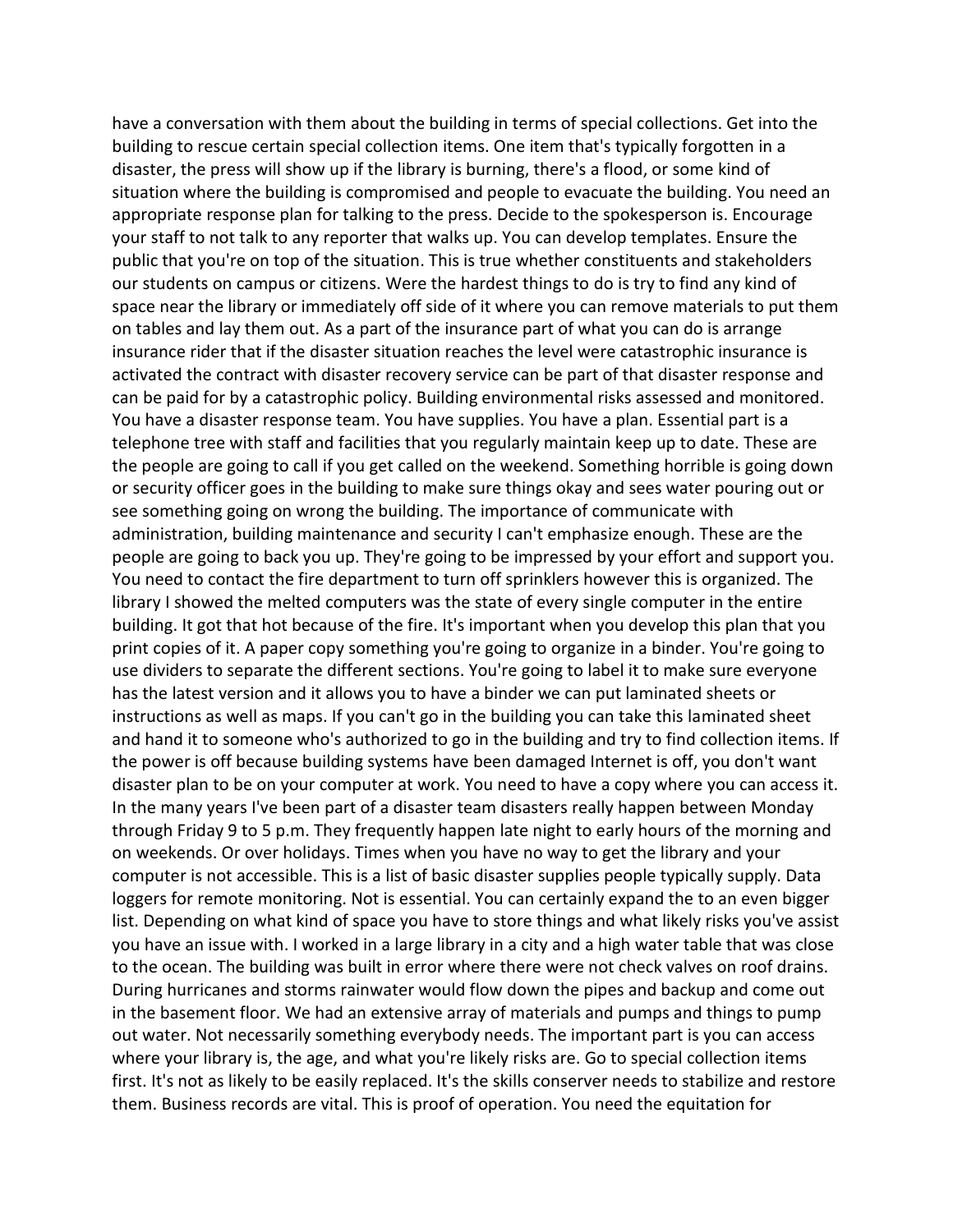insurance. When you're in the stacks and you're assessing the damage from a fire or water you always deal with the books on the top shelf and go down. Any water or dirt and debris is going to fall on the lower items anyway. Take those off and go successfully down. Depending on kind of disaster was fire tends to burn up and water is going to seep the lowest level and go down. Microforms depending on your collection are replaceable. At a great expense but they can be replaced. You most likely of copies. Computers and hard drives are backed up other places. In some cases, if your computer melted the hard drive may be able to be removed and the data recovered from it. The important part there is that you want to make sure it's backed up. Going back to some the things on the supply list. Plastic sheeting. For my own personal experience is the librarians friend. Having cheap dropcloth that you can buy at any hardware store in supply is a great way to easily throw it up over the stack ranges shown, cover collections to prevent things from getting wet. It's nice and dry underneath. Doesn't take physical effort to rip it out of the package and have a partner rev the end of it and throw it over stack and a person stands on the other side. Dealing as per the recovery effort. You want to find the clay coated paper first. These are smooth glossy magazine paper. You want to get in between those pages and without as much water and change the toweling. The picture shows a book stuffed with paper towels. These are relatively cheap and they're just restroom paper towels. The important part is if the book is allowed to drive with stamp the paper will become hard as plaster of parents and you will be able to turn pages the book. I had a small digital camera on the list of supplies. A camera can coming use. Most likely we all have better cameras on our phones. Depending on your need and ability to have one of these it's good to have a nice portable -- this month waterproof. Have a digital camera through to monitor and document a situation when you go back into library. Take pictures of what things look like. As you clean things up and do your recovery and things go back to normal we have short memories for how bad things work. It's good to document the extent of your effort. Camera can also be used to document the decisions you've made about materials. What the picture shows is those ordinary copier paper and a printer were labels were printed to signify the condition of materials. The way you would use this is you take a picture of this particular target I would say damaged, destroyed, damp. Needs repair, discard. Whatever category you want to document. The materials that fit that triaged category. Take a picture of the target. Then take a picture of the physical item. Document the call number. All the photos you take of materials past that initial target are the materials in that category. If you need to document it in a different category take a photo of that target and all the materials past that target image. This can be a valuable tool the items you discarded were beyond salvaging. It can be and necessary part of the recovery effort and self-insurance stuff in Tatian depending on how your institution were's. There is limits. We are not supermen or women. Safety is the primary thing you need to consider when going back into the building that's been compromised by a building flood or a fire. You may have alternative lighting place. If the disaster is beyond what you can recently put on a few tables that is probably too much. If the items are not dampened actually soaking wet pick up the books out of pools of water on the floor. This may be more than your staff can handle. You probably need to either be comfortable writing off large portions of that collection or to call in disaster response and recovery service. Maybe paid for by insurance. As a part of your disaster planning it's good to have some commercial freezer space that may be available or some way to get materials into a freezer. Soaking wet materials will mold within 2 to 3 days. You will not be able to get as much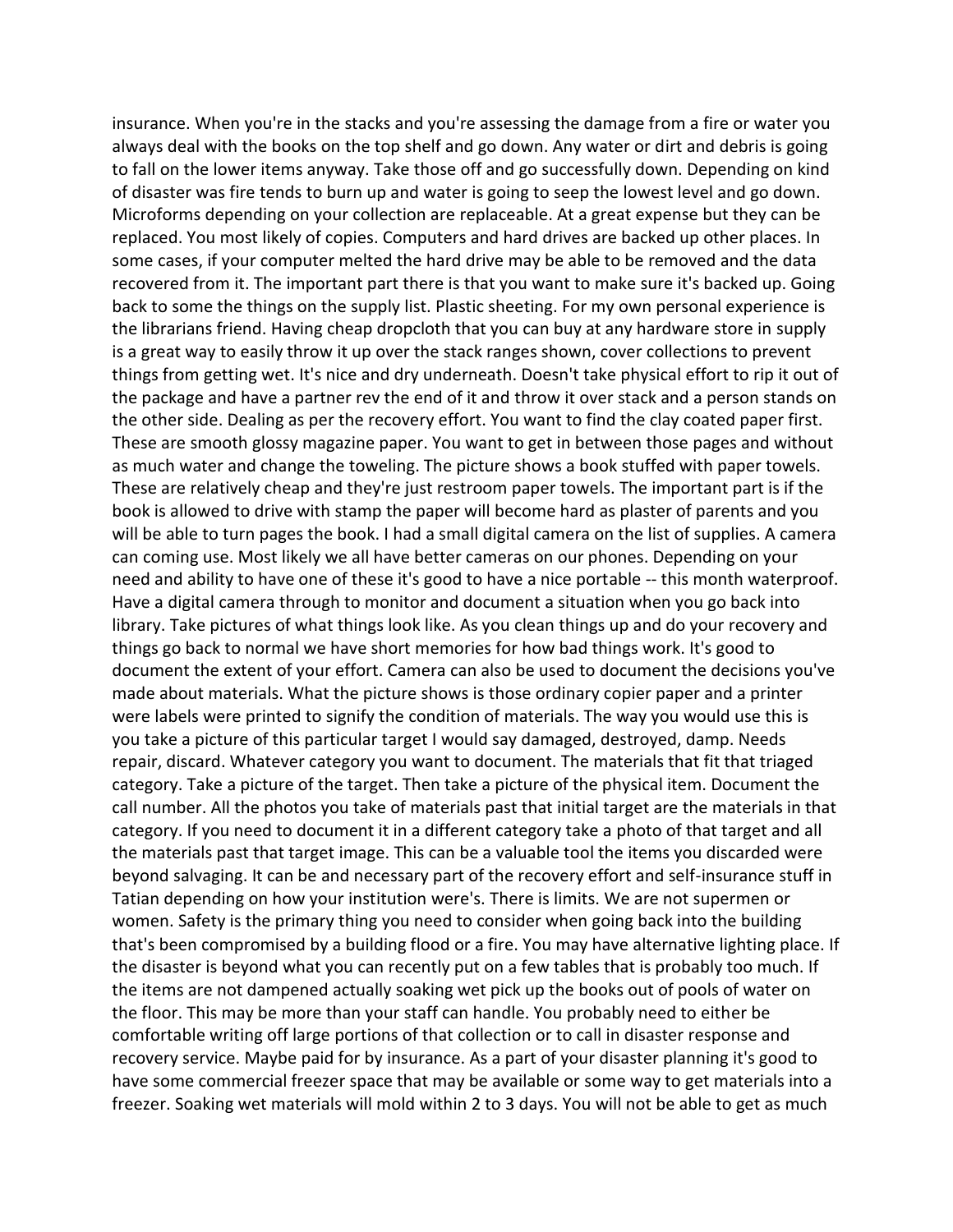water out of them. Some packing out materials to a commercial freezer that is colder than the freezer in your kitchen or basement. This essentially freezes the bacteria that may start the mold and buys you time so you can move extensive amounts of material into a commercial freezer and have it freezer space on call, rented by the month depending on how much time you need to make your decisions about that material. You can bring that material back in and make your decision about whether it's worth treating it vacuum freeze driving it, or replacing it. That's the highlights. I've done disaster workshops where we can spend all day talking about this. Thank you for listening. I look forward to your questions.

Thank you David. Let's see if we have some questions here. Has anyone had arsenic or? David, honey had been your experience?

Yes. No one knows why. Not to get to the psychology of it. There's a mental situation where people are pyromaniacs and they like seeing things burn one thing they like to see burn our libraries. The two that I've direct experience with a person was in the library in both those cases that staff noticed, seem suspicious but didn't seem to be carrying the books so they were aware of this person and they taken down and description. They were thinking about contacting security. I would be reluctant to do that. Just because a person is acting different. This person took books and paper material and found a spot in the corner and at a time where there were not many people in the library manage to start fires in multiple locations. A couple the first and amount to much. One of them did successfully touch off a major building fire that spreads multiple floors and it got so hot that the aluminum great structure for the drop ceilings in our commercial buildings that aluminum melted. There are sections that are integrated. Recovery effort went on for a number of years they tried to find replacement volumes. They explain why the books smell like what. They did what they could to restore life and get back to normal.

There's a great book called the library. It's the Los Angeles Public Library. It's a fantastic book. Jesse makes a comment. The USGA stacks management will not record. Kerry makes a comment the whole library in the basement Jane Canfield said us that experience in Puerto Rico planning is essential know I may planning is necessary. You know about earthquakes. The last one was 100 years after the 6.4. We had to service other buildings with no plan for doing so. Were back in the building after COVID-19. Second earthquake happened. A lot of things going on. Only a branch campus open doing virtual reference. Not for losing entire branch campus. She has a long story here. It's in the chat. Very interesting stuff. Please give that a look. Jane mentioned anyone want to consult on what not to do. Email Jane at POC RDD year. Safety concerns about buildings are extra precautions for employees with mobile issues and respiratory problems. Are there alternatives to water sprinklers as means of fire suppression.

There was or for archive situations. They rely on fire doors being controlled by the collection area in terms of being able to suppress the oxygen in the normal atmosphere. It's a dry type of system where the system is activated, a siren goes off, staff run out, the doors closed and gas is heavier than air shows it to the floor, fills the space where the collection is and the fire can't get the oxygen it needs and goes out. Unfortunately this is not cheap or something you can do a large open building.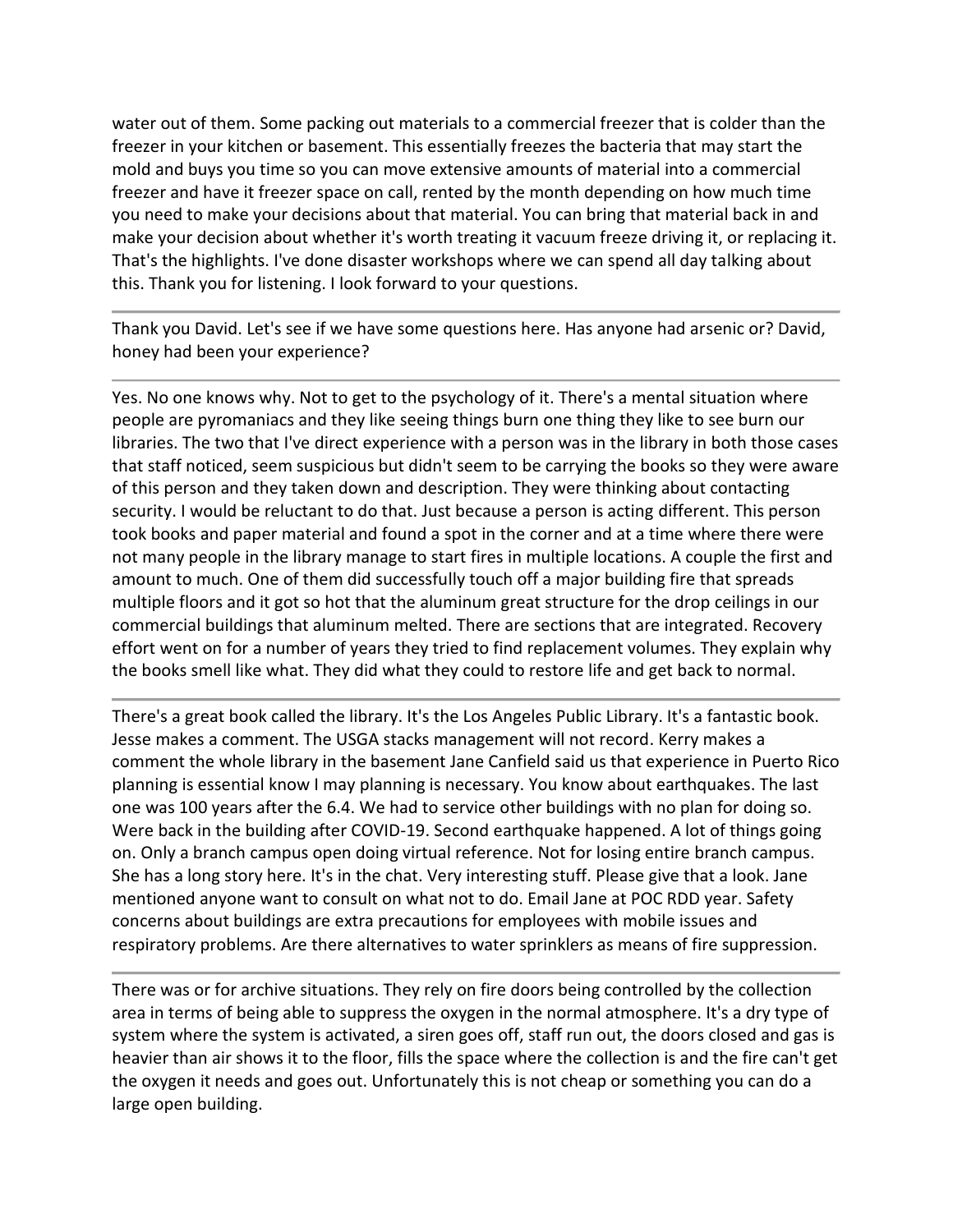Heather says brings back memories. We to flood that flooded our entire library. Kathy said we've also had people urinate on certain sections. Nancy says I learned not all warehouses take smoke damage materials because they don't want the smell contaminating the storage space.

That is true. That requires planning and negotiation. I worked at a library where we did have some difficulty finding space and eventually were able to find a commercial freezer that belong to a company in frozen fish. They were willing to give us so many cubic feet of space case with collections. We had to pay for the cleaning of it so they could put fish back into it. That was per the contract.

Amy says, would you recommend any specific disaster plan template like D plan from any DCC.

Yes. She gives the URL.

There are number of them out there. That particular one from the Northeast document conservation Center is a good guide. I was afraid of the wrath time. Maybe I need to add that to this webinar in the future. There are templates out there and any of these you see is a good one.

She said to have a favorite is that your favorite?

That's probably the one I'm most familiar with. As your filling this out after not be led down a path that doesn't apply to your situation. Think of your own library, your own building, room staff capability you know clear stakeholders are. That's an important thing to keep in mind. The last two things in this template like what sort of collection objects to have? Art, paintings? Were trying to do this in a broad sense for all kinds of situations where one size doesn't fit all. The plans and templates are very good. Keep your own situation and focus wire filling them out.

Maria says what is the recommendation to install plastic rules on top of stacks in auto Compaq showing?

In terms of a disaster? To try to understand the question. Some auto Compaq shelving automatically goes into a parking maneuver if the fire detection system goes off. You can put plastic sheeting of a different section. The beauty of plastic sheeting is it doesn't take up dimensional thickness. I've seen it over top of Compaq shelving where as long as it's not down on the floor we can get into the track the shelving can move back and forth but the plastic sheeting over top of it.

Interesting. Dave mentions she's gonna reach out to you. Kerry said, I don't know if this is acceptable recommendation but I remember learning about a dry pipe sprinkler system where the water doesn't enter the pipe until it's detected. That way just damaging the sprinkler had will cause a flood.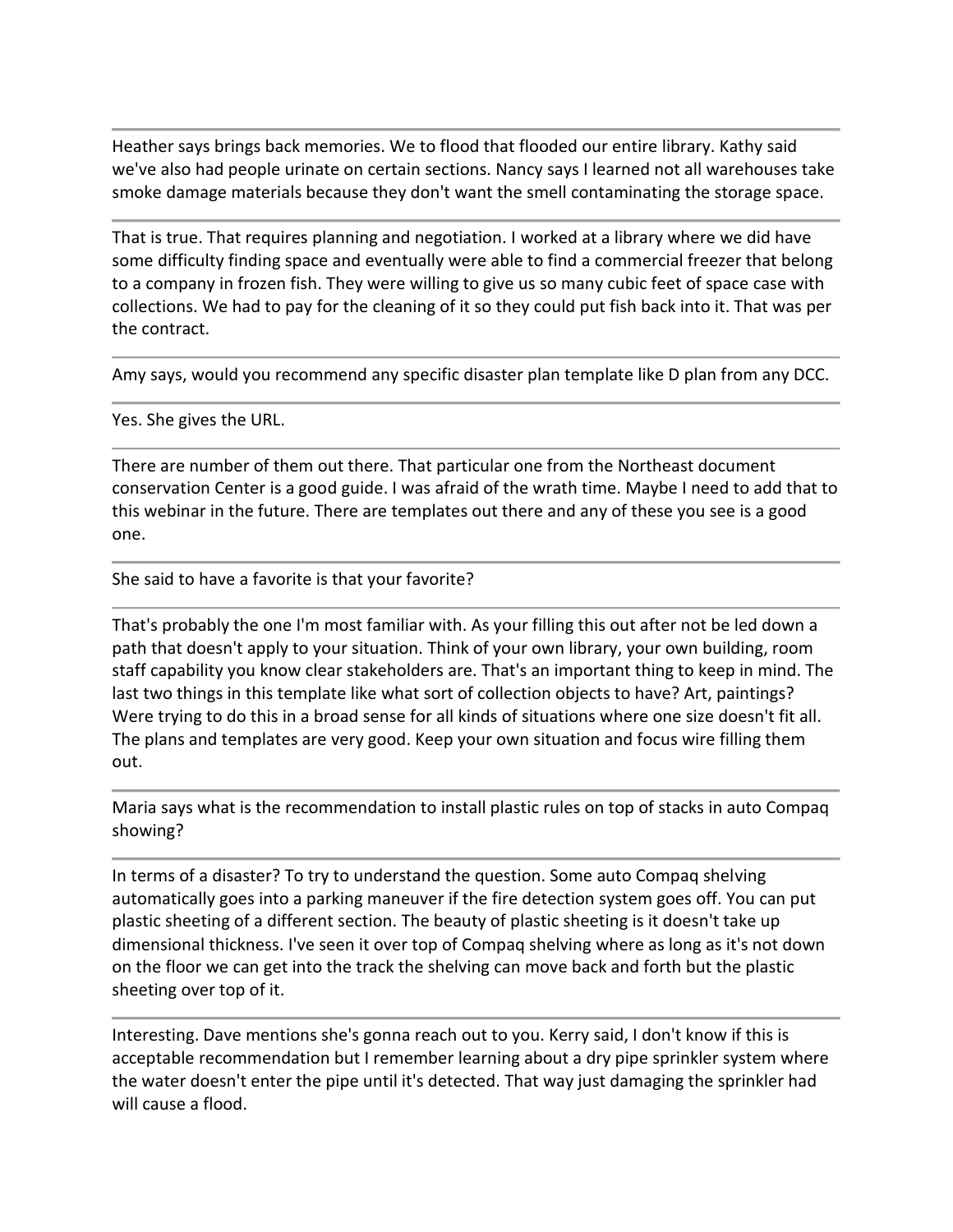There are dry pipe systems. Frequently a dry pipe system is between the water and the had is an inert gas like nitrogen. When the sprinkler head is activated there's a time delay. Frequently, that time delay is not long enough for anyone to find it, going to spend the room, contact the fire department or whoever has the ability to shut the thing off. The sprinkler will be activated and there will be a hissing sound as inert gases pushed out but in the minute or two it takes to do that the water is right behind it and there's not a lot you can do. The system that says is this a real fire then send it out. Tracy has a graphic common. I will not read it. Something somebody did to damage books. We will skip over that one. Interesting comment. Summary one of the URL. And DCC

I just.org or.net. Just a Google search.

It's any DCC.org.

Jane mentioned if your local museum or archive they can have a great local plan that you can use for ideas.

That brings up a good point. When you're developing the plan talk to colleagues. Network. Reach out to other people the same position you are further ahead. See what they've learned that you can apply to your own situation.

Kathy put the URL in. James put the URL. D plan.org. Lisa says dry pipe can result in sludge being sprayed out.

I will say this to you. Inspector activations the water that comes out does not look like it came out of the faucet. Frequently very rusty. Oil and another sludge from put the system together. It's frequently going to stain the materials.

Who might be going a slight bit long. These are good questions. Okay. We've time for more questions. I've it couple questions myself. Datalogger, what does that mean. I'm not familiar with that concept.

It means a small battery-powered device that's designed to measure temperature, humidity, or ingress of water to put you decide. You can locate these in certain areas around the library. They usually have a frequency you can set them as to how longer going to monitor at what interval. It provides you a graph around temperature and humidity. If you're having issues in the stack where seen mold spot on the spines of books these are good thing to have because if you tell facilities you have mold on books it feels to humid Jurgen get that yeah, yeah, yeah whatever. If you have the datalogger you can say the temperature is this over 24 hour period that's data that's undeniable. In the case of a water longer there are different kinds of these loggers depending on what your need is for there somewhere you physically stick a computer probe into the longer. There are loggers you going to network and download the data remotely. In the case of the water monitors they've a sensor on the floor so for pipe bursts and there's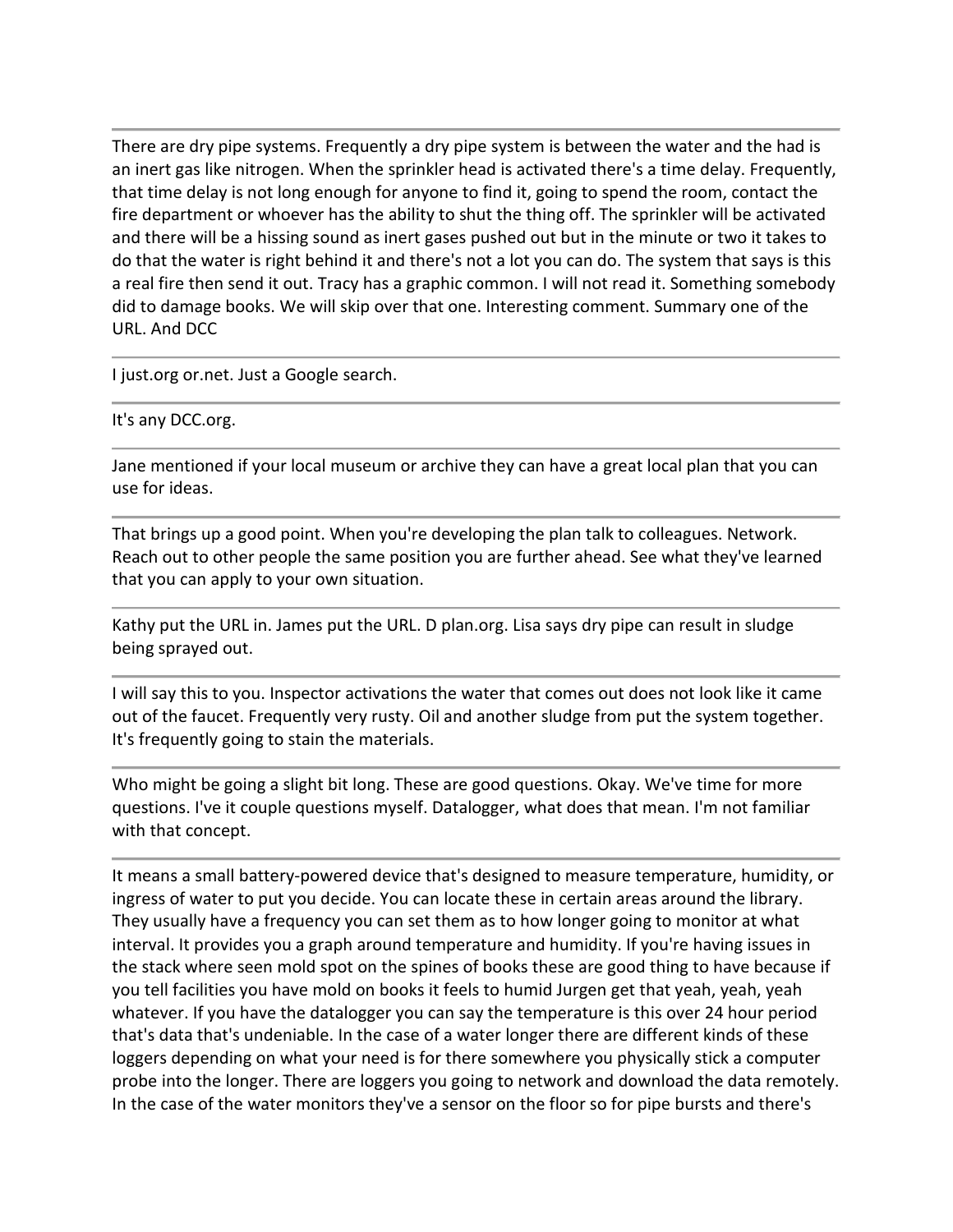water pouring into close stack area that nobody goes into the logger is going to report there's water coming in and sound the alarm. It can range from an audible alarm that somebody has to here all the way to sophisticated levels. It's using a computerized device where you can't be all the time.

Of expensive?

They range from 800 to thousands.

## It covers an entire room?

There's a big basement collection. You probably need at least two in opposite areas of the room. If you have a single collection area try to find out you're using the one alarm put one more the lowest level of the floor is and bleed or not, if there's a drain in the floor it's not necessarily the lowest level. Floors are not always even. We did a remote logging situation with the floor where we carry around a watering can dump the water and watched for tran2.

The other question I have is any new technologies you're aware of coming along? Anything on the horizon developing?

There is in terms of fire detection systems. There far more sophisticated than the typical heat sensing mechanical system where a bowl bursts. There are sophisticated systems that are breathing in the atmosphere and analyze chemical components the result of combustion. They are good at detecting fires smoldering level. It might not be visible for some time. They are very expensive. This is a thing national museums and art galleries by to protect their material. The hope is that they start expensive. They do get cheaper. Other places can take it manage of them.

Thank you David. We are over time. If you have more questions keep them coming in. I will go into my wrapup comments. If you questions put them in the chat box. First, like to thank Devon for another great webinar. I learned so much in these webinars. Also, I would like to think my colleague to keep everything running smoothly. Don't forget our upcoming webinar. Maybe the only advantage of COVID-19 is were doing more webinars. We have five webinar scheduled for the rest of September. Next one is next Thursday. Pharmaceutical resource services available for COVID-19. It's Emily Wilde at Princeton. Don't forget to register for virtual 2020 depository library conference October 2223. I had one commitment from the Internet archive. That should be exciting. Check that out. You receive notice of all our upcoming webinars. Sign up for news and events alert service. At the bottom of tran8 homepage. From the Academy webpage link to an index section at the bottom of the homepage you can view upcoming webinars, access pass webinars and link to web form to volunteer to present the webinar. I should've done this earlier. If you could put the satisfaction survey in there please do that into the chat box. I have a link. Core is going to put a link in there for David's past presentations. He's done many presentations and most of them are in the training Academy. He's gonna show you ways to do those things. Already in the chat. Thank you, Corey. Great webinar. Let's see if we any other